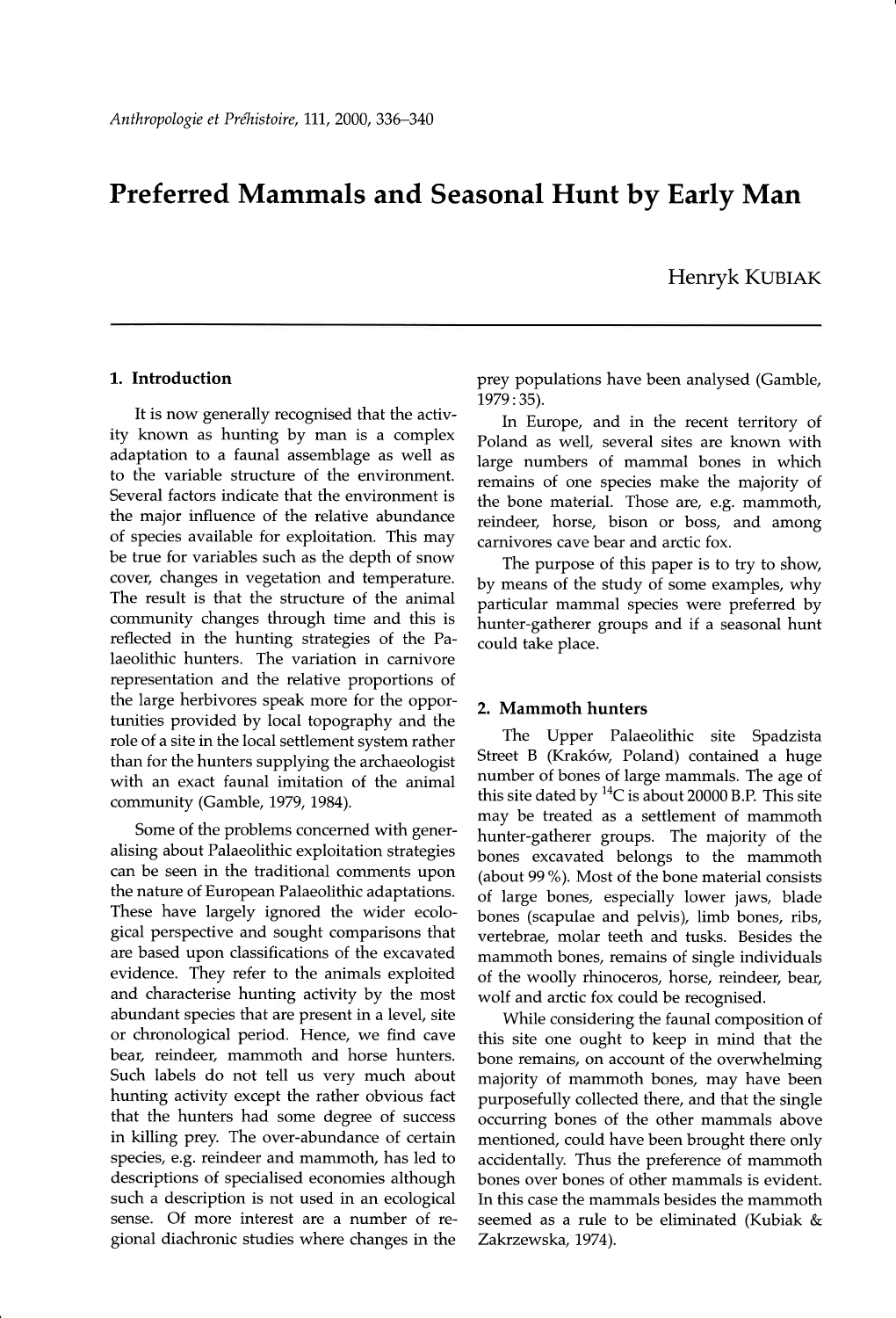If we assume that the mammoth bones found on this site came from animals killed not only in order to acquire constructional elements for erecting dwelling structures (three dwellings made of mammoth bones were recognised), but also for food, we may infer that the site was inhabited for an extended period of time. This conclusion is based on the following calculation. In the conditions of the steppe-tundra, which could not provide any large quantity of food other than meat, the inhabitants of the camp required daily about two kilograms of meat per person (to cover the daily demand for about 7,000 calories). Since mammoths were practically the only game the calculation of the weight of the consumed meat must be based on the approximate weight of these animals. One mammoth of an average size could give about 1,000 kg of edible meat. Therefore, the meat of one mammoth could suffice for 10 persons for about 50 days. Since the site contained bones of at least 60 mammoths, it may be supposed that their meat would feed a group of ten during 3,000 days, i.e. 100 months, or over 8 years. This period could have been shorter if we assume that Palaeolithic man could have picked up bones of dead animals in the steppe-tundra.

The above calculation appears to be illusory, nevertheless, since the bone material for construction must have been assembled in a comparatively short period of time. On the other hand some of the parts of the skeletons would not have been carried to the site as food, e.g. mandibles, as it has been suggested in the publication from 1974 (Kozłowski et al., 1974). Probably the hunters took with them from the killing place to their settlement the lower jaws together with the tongues of the slaughtered animals which they ate (Kubiak, 1980). Therefore, in order to determine the length of the period of time during which the site was inhabited, one must use primarily archaeological data. The analysis of stone inventory indicates that the proportion of tools (20%) in comparison with cores, blanks and splinters is too high for a site supposed to have been inhabited permanently for several years. Even if it would be assumed that the high proportion of hunting weapons was connected with their transport to the site together with the game, the total amount of tools is still too high in comparison with splinters, cores and blanks and in comparison with analogous camps containing habitations, e.g. in Moravia or in the Kostienki-Borsevo area.

The small number of tools for domestic use other than hunting weapons in comparison with other sites is also worthy of note. The structure of the stone inventory would suggest that the site was used only seasonally. One must also note the absence of such elements as bone artefacts and art objects, suggesting that the site did not contain the results of the full time activities of its inhabitants in all wavs of life.

#### 3. Reindeer hunter-gatherer groups

One of such a site is Raj Cave (near Kielce, Poland). According to most of the data obtained, the deposits of Raj Cave range in age from the interstadial preceding the first climatic minimum of the last glaciation (Baltic Glaciation, Würm - Layers 1-3) through the maximum phase of this minimum, with which the aeolian loess deposition is associated (Layer 9), up to the post-maximum phase (Layer 10) characterised by the rehumidification of the climate and redeposition of loess (Kowalski et al., 1972:137).

The bone material from Raj Cave comes from layers varying in their lithological composition which have been distinguished in the sediment of the cave. The environmental changes accompanying the sedimentation of particular layers have been reconstructed on the basis of abundant faunal remains (Kowalski, 1972). In the upper cultural horizon, Layer 6, some shed antlers of the reindeer collected by man were found beside the remains of animals presumably killed by him, at the entrance to the cave. Detailed faunistic, stratigraphical and archaeological studies on Raj Cave have been published by Madeyska (1972), Kowalski (1972), Kowalski et al. (1972) and Kozłowski (1972), and especially the reindeer material by Czyżewska and Usnarska (1980).

Studies on teeth of the reindeer from Raj Cave indicates an adaptation to life in the tundra-forest environment; the great width of molars made it possible for this animal to crumble and grind food, which would suggest that it was rather hard, e.g. twigs and a certain amount of bark. Such food was supposedly derived from a tundra region with shrubs or even woods. In their migrations herds of reindeer probably reached the forest-tundra zone, where they found suitable climatic and ecological conditions for wintering (Degerbøl  $\&$ Krog, 1959). The composition of the assemblage from Raj Cave indicates that reindeer herds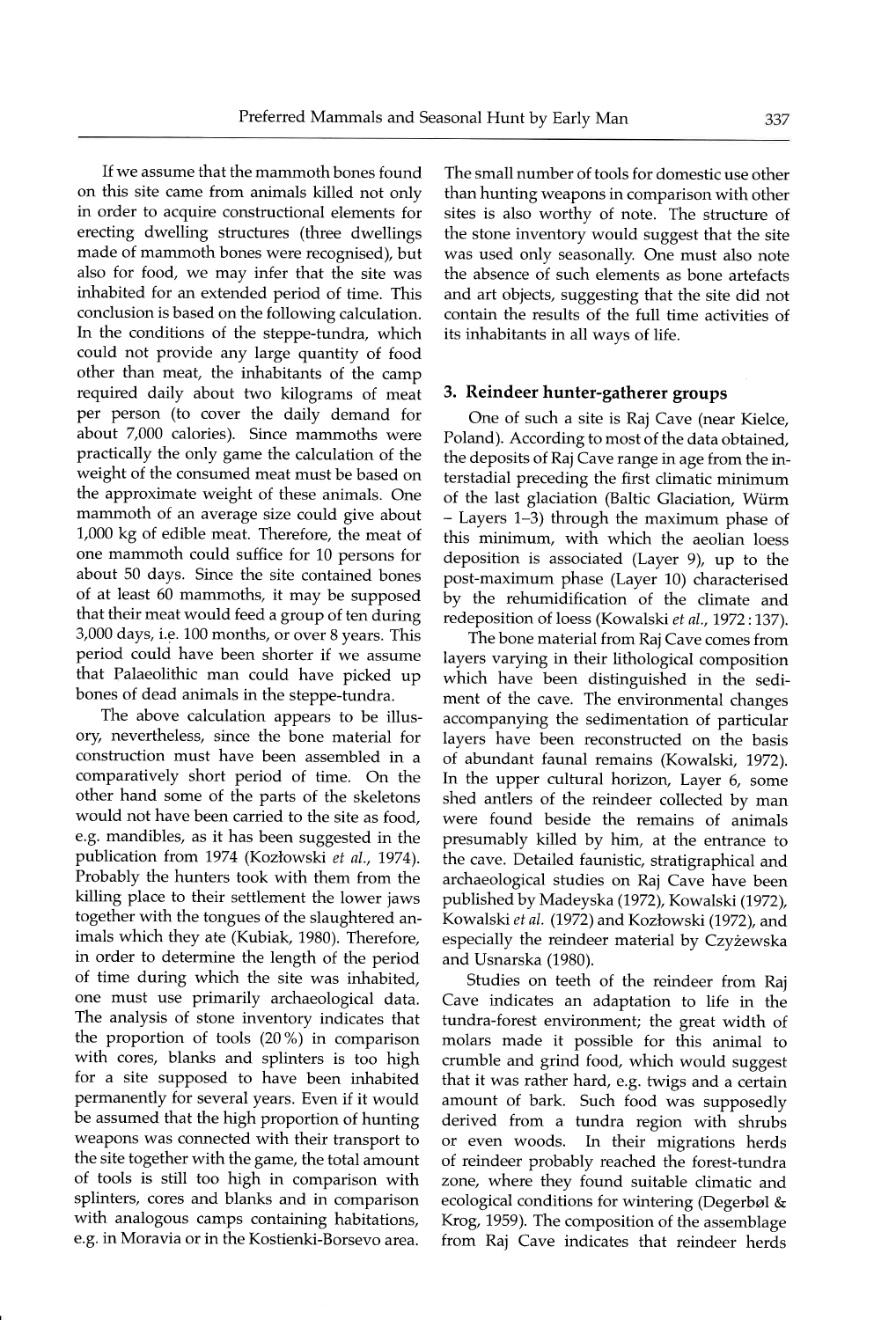stayed in the neighbourhood of the cave in the period of spring and autumn migrations, when bucks usually form separate groups, independent of the basic herds consisting of females and juveniles.

People gathered shed antlers of females and young reindeer in Raj Cave and used them to build an enclosure of the cave (Kowalski et al., 1972). judging by the number and character of the shed antlers from Raj Cave, this region may have been a calving site of reindeer. The calving season of reindeer falls in May and at the beginning of June; the females shed their antlers several days after calving. The presence of shed antlers of females in Raj Cave (Layer 6) indicates the stay of reindeer herds in the vicinity of the cave in spring. People inhabiting the cave may have collected the shed antlers during the summer and aufumn when there was no snow yet.

In Raj Cave there were found only few fragments of reindeer frontal with the pedicles and parts of the antlers and different bones of the post-cranial skeleton of the reindeer. These remains are probably remnants of the animals killed by man. People living in Raj Cave did not hunt reindeer in great numbers, but took them among other species (Czyżewska & Usnarska, 1980).

The huge number of reindeer antlers in the layers of Raj Cave is striking, a vast majority of them being shed antlers not those broken off, and therefore gathered in the tundra, not derived from killed animals. The bones and teeth of the reindeer are not the most numerous in the fauna, being exceeded by those of other large mammals such as cave bear (one of the most abundant species in Raj Cave), horse, boss or bison (Kowalski, 1972; Kowalski et al., 1972).

Keeping in mind the fact that people gathered shed antlers and also the time when the reindeer were killed, it may be supposed that the cave was inhabited by people from the early spring to the beginning of the summer. However, it may well be that they also stayed in it in other seasons, e.g. in the autumn or winter, as suggested by the structure of some antler pedicles (Czyżewska & Usnarska, 1980).

The inhabitants of Raj Cave of the lower cultural horizon (Layer 4) most likely lived under the conditions of moist tundra, of the grassland or shrub type. It should, however, be emphasised that the encroachment of groups of Middle Palaeolithic people onto the area

of tundra proper in the region neighbouring on the lowlands have already been signalled from Germany, e.g. from Salzgitter-Lebenstedt (Kowalski et aI., 1972:137).

The site Salzgitter-Lebenstedt (N.W. German Lowlands) became known as a Middle Palaeolithic reindeer hunters' camp-site, due to a report (Kleinschmidt, 1953) which only mentions that the majority of the bone fragments belong to reindeer. Besides the animal bones and the rich content of flint tools of Upper Acheuleian type, the fragment of a Pre-Neanderthal human skull has made the site famous. The examination of the animal bone material, mainly from the 1977 excavation, as well as geological studies were carried out by Staesche (1983).

As already mentioned above, the majority of the bones excavated belongs to the reindeer (74.8%). Besides the reindeer bones, remains of mammoth (10.6%), horse (8.2%), bison  $(1.7\%)$  and woolly rhinoceros  $(1.3\%)$  were represented. A few bones belong to the giant deer  $(0.3\%)$ , wolf  $(0.3\%)$ , cave lion  $(0.1\%)$ , jerboa and unidentified fishes (less than 0.1%). However, these proportions are only valid on the basis of the numbers of bones. If one considers the bone weights, the picture changes somewhat. Thus the reindeer makes up only 26.2% of the total weight of identified bones. Mammoth increases to  $39.8\%$ , horse to  $14.0\%$ and rhinoceros to  $10.7$ %. Staesche (1983:176, 778) did not intend in his paper to discuss the significance of bone weight and fragment number methods. However, the author stated that the proportion of weight of unidentified bones that canbe allocated to large, medium and small animals does not correspond to that of the identified species as perfectly as it does when the numbers of bones are considered. But because of the relatively small unidentified portion the relate proportions of the different species based on weights is probably correct. After Staesche (op, cit.) it is, without doubt, the amount of flesh which the different animal species yield, that is comparable with the bone weight of the animal. Thus it must be stated, that the reindeer was not the main source of food supply of Palaeolithic man at Salzgitter-Lebenstedt.

While the hunters who specialised in reindeer hunting would have had to migrate with the reindeer herds, Salzgitter man could have lived for longer periods of time at this, presumably comfortable place. The geological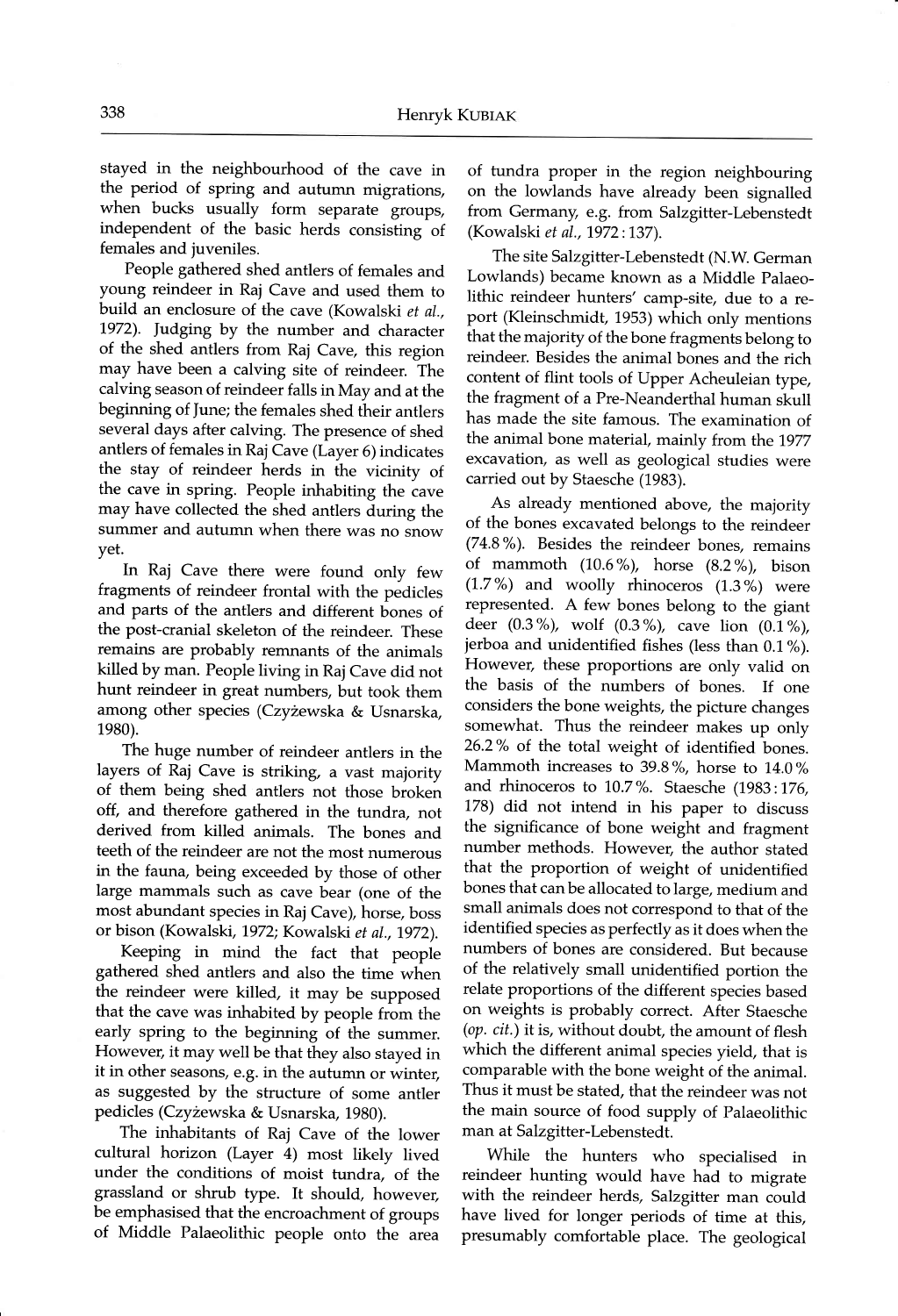observations allow us to reconstruct the morphology of the area at the time when Palaeolithic man lived there: the valley itself was deeper and the sides of the valley were higher. In the surrounding landscape, the flat area must have been interrupted by deep-cut valleys with steep slopes like small canyons. These valleys gave shelter against cold winds and snowstorms, and they allowed some trees to grow, as we know from the excavated remains of pine, birch and willow (Schwaar, 1982). Unfortunately the bone material does not give any hint as to the season of occupation.

### 4. Musk ox hunters

The arctic hunting site at Umingmak in the Canadian Arctic may be a typical example of seasonal hunt of one species. The age of this site dated by  ${}^{14}C$  is about 3,500 B.P. About 80 to 90 % of the bones found belong to the musk ox. The remaining part of the material comes from reindeer, arctic fox, birds and fishes. This site became known as a musk ox hunters' settlement.

The finds of the fauna show that the ecological conditions of this open tundra site were similar during the time when it was settled with those of today. The bones were excellent preserved due to the permafrost soil. The bones were probably not used for firing. This means that almost the whole bone material is preserved, which allows us an interpretation of the activity of the hunters.

An intensive hunt is demonstrated by the extensive musk ox bone material at this site. The milk dentition of 84 jaws were analysed. The results reveal a discontinuous representation of wear stages of the teeth, in that only one annual season is represented. Three groups of wear stages in the dentition of musk oxen from Umingmak could be recognised, i.e. (1) calves about 5 months old (the calving season of musk ox falls in April and at the beginning of May), (2) specimen of about 15 months, (3) musk oxen aged about 27 months. However, the lack of intermediate wear stages in the whole bone material could be stated. Thus it follows that the musk oxen were hunted only during a short hunting season and not during the entire year. From comparisons with recent farm animal wear stages of teeth a hunting season between late summer and early winter can be deduced. This verifies the assumption that many musk oxen were hunted during a short period of time in order to stock up meat and bone marrow for the winter months (Koenigswald & Kubiak, 1979; Kubiak, 1983).

## 5. Conclusion

- A. The activity of mammoth, reindeer and musk ox hunters, and perhaps also horse, cave bear, arctic fox hunters was connected with:
	- L. the environment as the major factor influencing the relative abundance of species available for exploitation;
	- 2. animals hunted for particular purpose (preferred mammals in order to acquire meat, skins, bones for structures and firing);
	- 3. the knowledge of the hunters on:
		- a) the migration and behaviour of mammal species,
		- b) the calving season of mammals available,
		- c) specialised hunting methods.
- B. The determination of seasonal hunt mav be possible by the analysis of:
	- L. the daily consumption of meat by the hunters;
	- 2. the season of migration and calving of the animals hunted;
	- 3. wear stages in the dentition;
	- 4. the evidence for the reconstruction of the activities of the hunter-gatherer groups (topographic, climatic, archaeological data).

#### References

- CZYŻEWSKA T. & USNARSKA K., 1980. Remains of the reindeer Rangifer tarandus (L.) from Raj Cave near Kielce (Poland). Folia Quaternaria, 51: 17-30.
- DEGERBØL M. & KROG H., 1959. The reindeer (Rangifer tarandus L.) in Denmark. Biol. Skr. Dan. Vid. Selsk. Københaven, 10 (4): 1-165.
- GAMBLE C., 1979. Hunting Strategies in the Central European Palaeolithic. Proceedings of the Prehistory Society, 45:35-52.
- GAMBLE C., 1984. Regional Variation in Hunter-Gatherer Strategy in the Upper Pleistocene of Europe. Hominid Evolution. London, Acad. Press, 10: 237-260.
- KLEINSCHMIDT A., 1953. Die zoologischen Funde der Grabung Salzgitter-Lebenstedt 1952.